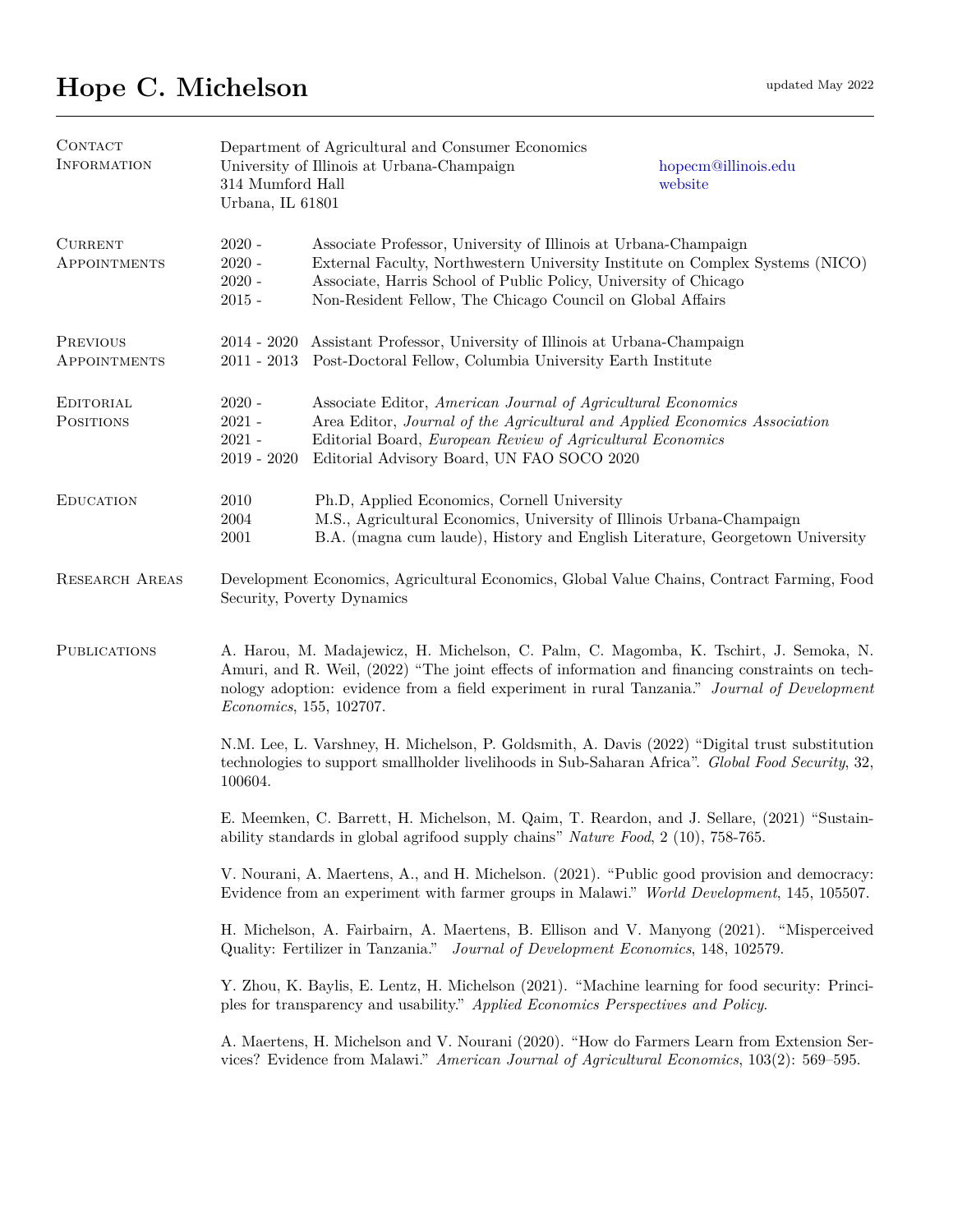L. Phadera, H. Michelson, P. Goldsmith, and A. Winter-Nelson (2019). "Do Asset Transfers Build Household Development Resilience?" *Journal of Development Economics*, 138, 205–227.

K. Krah, H. Michelson, E. Perge and R. Jindal (2019). "Constraints to Soil Fertility Management Adoption: A Choice Experiment Approach." *World Development*, 124, 104651.

E. Lentz, H. Michelson, K. Baylis, and Y. Zhou (2019). "A Data-Driven Approach Improves Food Insecurity Crisis Prediction" *World Development*, 122, 399–409.

A. Ham and H. Michelson (2018), "Does exposure to demand or supply-side incentives in conditional cash transfer programs matter in the long-run?" *Journal of Development Economics*, 134, 96–108.

H. Michelson and K. Tully (2018). "The Millennium Villages Project and Local Land Values: Using Hedonic Pricing Methods to Evaluate Development Projects." *World Development*, 101, 377–387.

H. Michelson (2017). "Effects of Neighbor Experience and Exit on Small Farmer Market Participation in Nicaragua." *American Journal of Agricultural Economics*, 99 (4), 952–970.

K. Kafle, H. Michelson, and A. Winter-Nelson (2018). "His, Hers, or Ours: Impacts of a Training and Asset Transfer Programme on Intra-Household Decision-Making in Zambia." *The Journal of Development Studies*, 1–9.

H. Michelson, X. Chang, S. Boucher, J. Bai, X. Jia and J. Huang (2017). "Connecting Supermarkets and Farms: The Role of Intermediaries in Walmart China's Fresh Produce Supply Chains." *Renewable Agriculture and Food Systems*, 1–13.

H. Michelson (2017). "Variable Soils, Variable Fertilizer Quality, and Variable Prospects." *Tropical Conservation Science*, 10, 1–4.

T. Songsermsawas, K. Baylis, A. Chhatre, and H. Michelson (2016). "Can Peers Improve Agricultural Revenue?" *World Development*, 83, 163–178.

H. Michelson, M. Muniz, K. DeRosa (2013). "Measuring Poverty in the Millennium Villages: The Impact of Asset Index Choice." *Journal of Development Studies*, 49 (7), 917–935.

H. Michelson (2013). "Small farmers, NGOs, and a Walmart World: Welfare effects of supermarkets operating in Nicaragua." *American Journal of Agricultural Economics*, 95 (3), 628-649.

H. Michelson, E. Lentz, R. Mulwa, M. Morey, L. Cramer, M. McGlinchy, C. Barrett (2012). "Cash, food, or vouchers? An application of the Market Information and Food Insecurity Response Analysis framework in urban and rural Kenya." *Food Security*, 4(3),455–469.

C.B. Barrett, M. Bachke, M. Bellemare, H. Michelson, S. Narayanan and T. F. Walker (2012). "Smallholder Participation in Contract Farming: Comparative Evidence From Five Countries." *World Development*, 40(4), 715–730.

H. Michelson, F. Perez and T. Reardon (2012). "Small Farmers and Big Retail: Trade-offs of Supplying Supermarkets in Nicaragua." *World Development*, 40(2), 342–354.

D. Just and H. Michelson (2007). "Wealth as Welfare: Are Wealth Thresholds Behind Persistent Poverty?" *Review of Agricultural Economics*, 29(3), 419–426.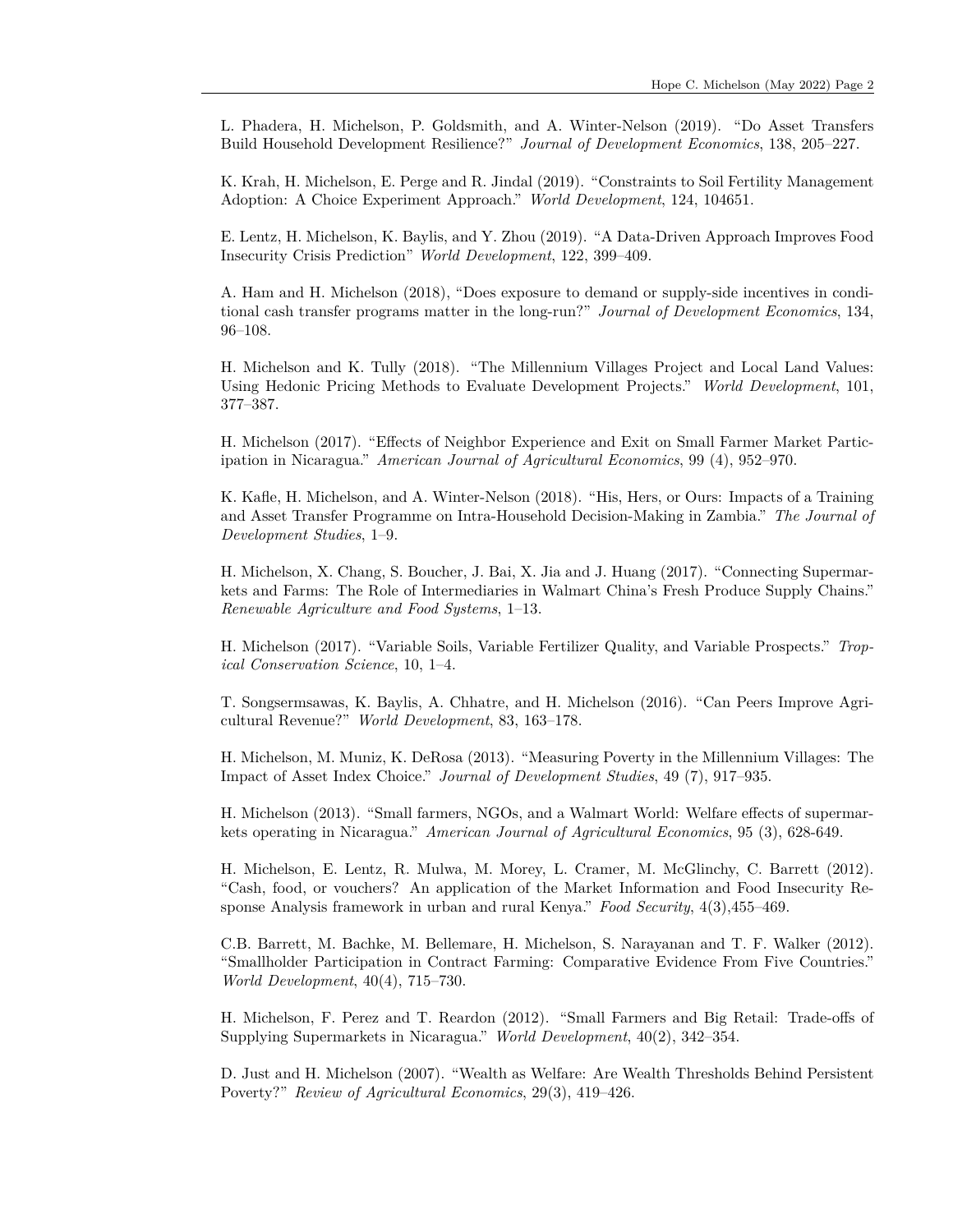| ARTICLES IN<br><b>REVIEW</b> | K. Krah, A. Maertens, W. Mhango, H. Michelson and V. Nourani, "Village fairness norms and<br>land rental markets." in review                                                                                                                                          |
|------------------------------|-----------------------------------------------------------------------------------------------------------------------------------------------------------------------------------------------------------------------------------------------------------------------|
|                              | Cardell, L. and H. Michelson, "Price risk and staple grain storage decisions: new insights into a<br>long-standing puzzle". revise and resubmit, American Journal of Agricultural Economics                                                                           |
|                              | Berazneva J., A. Maertens, H. Michelson, "Private Contributions for Public Information: Soil<br>Testing in Malawi". Pre-analysis plan revise and resubmit, Journal of Development Economics                                                                           |
|                              | Tamim, A., A. Harou, M. Burke, D. Lobell, M. Madajewicz, C. Magomba, H. Michelson, J. Xue,<br>"The Effects of Relaxing Information and Credit Constraints on Productivity: 5-Year Evidence<br>from a Randomized Experiment and Remote Sensing in Tanzania". submitted |
|                              | Hoel, J., H. Michelson, B. Norton, "Misattribution and uncertainty about beliefs prevent learn-<br>ing." submitted                                                                                                                                                    |
| <b>WORKING PAPERS</b>        | Michelson, H., S. Gourlay, P. Wollburg, "Non-labor inputs and small farmers: best practices for<br>measuring quality, quantity, and timing." Draft, May 2022.                                                                                                         |
|                              | Michelson, H., A. Maertens, C. Magomba, "Correcting False Beliefs: Fertilizer in Tanzania".<br>Draft, April 2022.                                                                                                                                                     |
|                              | Abay, K., G.T. Abate, C. Barrett, H. Michelson, J. Stevenson, T. Wossen, "Inferential and be-<br>havioral implications of measurement error in agricultural data in Africa". Draft, May 2022.                                                                         |
|                              | Christian, P., B. Dillon, E. Lentz, H. Michelson, D. Smith, and J. Upton, "Food Security with<br>High Frequency Data: New Insights" Draft, November 2021.                                                                                                             |
|                              | Lentz, E., K. Baylis, C. Kim, H. Michelson, "Food Security Indicator Discordance: Implications<br>for Food Aid Targeting". Draft, January 2022.                                                                                                                       |
|                              | T. Songsermsawas, K. Baylis, A. Chhatre, H. Michelson, and S. Prasanna, "Friends or traders?<br>Do social networks explain the use of market mechanisms by farmers in India?" Draft, July 2020.                                                                       |
|                              | Lee., N. M., L. Varshney, H. Michelson, P. Goldsmith, A. Davis, "Can blockchain reduce the risk<br>of land grabbing? A proposal for virtual land aggregation to increase agricultural productivity<br>in Sub-Saharan Africa". Draft, October 2020.                    |
| <b>OTHER WRITING</b>         | Agricultural Technology Adoption in Africa, VoxDevLit Review (2021). Co-editor. Editors:<br>Tavneet Suri and Chris Udry; co-editors: Jenny C. Aker, Chris Barrett, Lauren Falcao Bergquist,<br>Thomas Jayne, Jeremy Magruder, Meredith Startz, Emilia Tjernstrom      |
|                              | Harou, A., M. Madajewicz, H. Michelson, C. Palm, N. Amuri, C. Magomba, J. M. Semoka, R.<br>Weil (2021), "MRR Innovation Lab Evidence Insight: Increaseing Maize Yields With Soil Testing<br>and Subsidies in Tanzania." - drafted with A. Russell, AMA CRSP Lab.      |
|                              | H. Michelson (2020), "Innovative business models for small farmer inclusion. Background paper<br>for The State of Agricultural Commodity Markets (SOCO)". Rome, FAO.                                                                                                  |
|                              | Harou, A., M. Madajewicz, H. Michelson, C. Palm, N. Amuri, C. Magomba, J. M. Semoka, R.<br>Weil (2020) "Increasing Maize Yields with Soil Testing and Subsidies in Tanzania." USAID Basis<br>Policy Brief – drafted with A. Russell, AMA CRSP Lab.                    |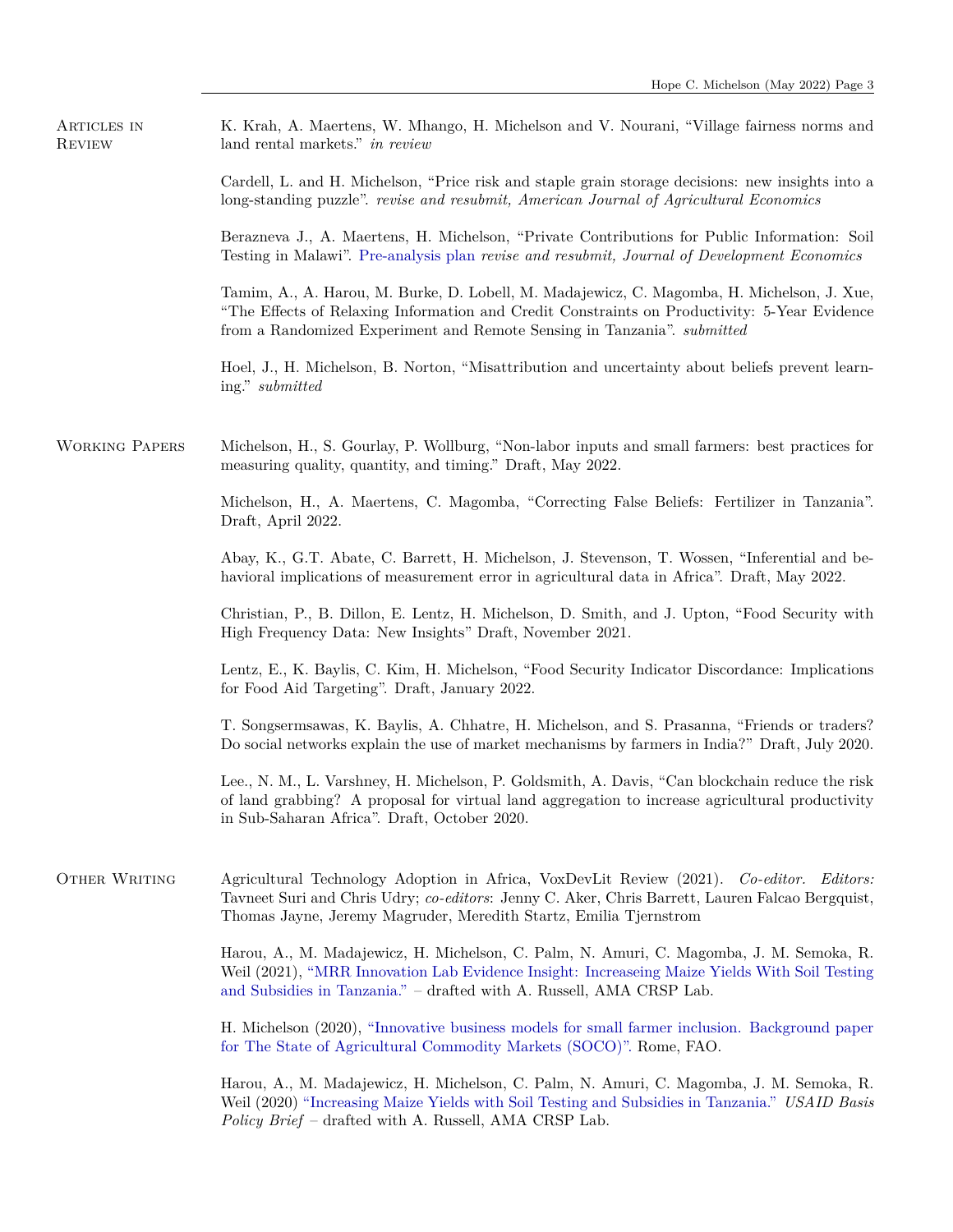Maertens, A., W. Mhango, H. Michelson (2020) ["Strengthening soil management practices and](https://www.3ieimpact.org/evidence-hub/publications/impact-evaluation/strengthening-soil-management-practices-and-access) [access to markets among smallholder farmers in Malawi."](https://www.3ieimpact.org/evidence-hub/publications/impact-evaluation/strengthening-soil-management-practices-and-access) *3IE Impact Evaluation Brief.*

H. Michelson, C. Palm, J. Semoka, and A. Rose (2017), ["Targeted Soil Recommendations May](https://basis.ucdavis.edu/sites/g/files/dgvnsk466/files/2017-06/AMA%20Brief%20-%20Palm%20soil%20testing%20-%202017-07.pdf) [Improve Smallholder Productivity in Tanzania."](https://basis.ucdavis.edu/sites/g/files/dgvnsk466/files/2017-06/AMA%20Brief%20-%20Palm%20soil%20testing%20-%202017-07.pdf) *USAID Basis Policy Brief*.

H. Michelson (2016), ["Small Farmers, Big Retailers: Are New Sourcing Strategies a Path to In](https://www.thechicagocouncil.org/sites/default/files/report_small_farmers-big_retailers_feb2016.pdf)[clusion?"](https://www.thechicagocouncil.org/sites/default/files/report_small_farmers-big_retailers_feb2016.pdf) The Chicago Council on Global Affairs Research Brief.

| EXTERNAL GRANTS                           | <b>IFPRI</b> South Asia<br><b>J-PAL ATAI</b><br><b>DFID PEDL</b><br>International Initiative for Impact Evaluation (3IE)<br><b>USAID BASIS Assets and Market Access</b><br>Walmart Foundation<br>NASA LCLUC                                                                                                                                                                                                                                                                                                                                                                        | \$20,000<br>\$10,000<br>\$46,000<br>\$750,000<br>\$800,000<br>\$750,000<br>\$320,000 | 2020<br>2020<br>2017-2018<br>2014-2018<br>2014-2017<br>2014-2017<br>2013-2016   |
|-------------------------------------------|------------------------------------------------------------------------------------------------------------------------------------------------------------------------------------------------------------------------------------------------------------------------------------------------------------------------------------------------------------------------------------------------------------------------------------------------------------------------------------------------------------------------------------------------------------------------------------|--------------------------------------------------------------------------------------|---------------------------------------------------------------------------------|
| <b>INTERNAL GRANTS</b>                    | UNIVERSITY OF ILLINOIS AT URBANA-CHAMPAIGN<br>Center for Digital Agriculture<br>NCSA Faculty Fellowship<br>Illinois ACES Office of International Programs<br>Division of Nutritional Sciences<br>Illinois Campus Research Board Research Award<br>Illinois ACES Office of International Programs                                                                                                                                                                                                                                                                                   | \$40,000<br>\$20,000<br>\$7,000<br>\$10,000<br>\$29,900<br>\$20,000                  | 2019-2020<br>2019-2020<br>2017-2018<br>2015-2016<br>2015-2016<br>2015-2016      |
|                                           | COLUMBIA UNIVERSITY<br>Columbia Cross Cutting Initiative<br>Columbia Cross Cutting Initiative                                                                                                                                                                                                                                                                                                                                                                                                                                                                                      | \$35,000<br>\$35,000                                                                 | 2013-2015<br>2011-2012                                                          |
| FELLOWSHIPS AND<br><b>ACADEMIC AWARDS</b> | University of Illinois Campus Distinguished Promotion Award<br>National Center for Supercomputing Applications UIUC Faculty Fellow<br>Arnold O. Beckman University of Illinois Campus Research Board Award<br>Columbia University Earth Institute Postdoctoral Fellowship<br>AAEA Outstanding Dissertation - Honorable Mention<br>Social Science Research Council International Dissertation Research Fellowship<br>AAEA Chester O. McCorkle Fellowship<br>Cornell University Latin American Studies Travel Grant<br>National Security Education Program Boren Graduate Fellowship |                                                                                      | 2020<br>2019-2020<br>2015<br>2011, 2012<br>2011<br>2007<br>2007<br>2007<br>2002 |
| <b>TEACHING AWARDS</b>                    | Hughs Teaching Enhancement Award in Agricultural and Consumer Economics<br>Professor of the Year, ACE Graduate Student Organization                                                                                                                                                                                                                                                                                                                                                                                                                                                |                                                                                      | 2016<br>2016, 2020                                                              |
| <b>INVITED</b><br><b>PRESENTATIONS</b>    | 2022: Oregon State University (scheduled), University of Minnesota Trade and Development Sem-<br>inar (Saint Paul, Minn), CEMA Annual Meeting (scheduled), AAEA annual meeting (scheduled),<br>Chicago Council on Global Affairs Council Conversations (scheduled)<br>2021: AAEA Workshop - Handbook of Agricultural Economics, Volume 6, discussant (online),<br>UC Davis International Agricultural Development graduate program (online), Michigan State                                                                                                                        |                                                                                      |                                                                                 |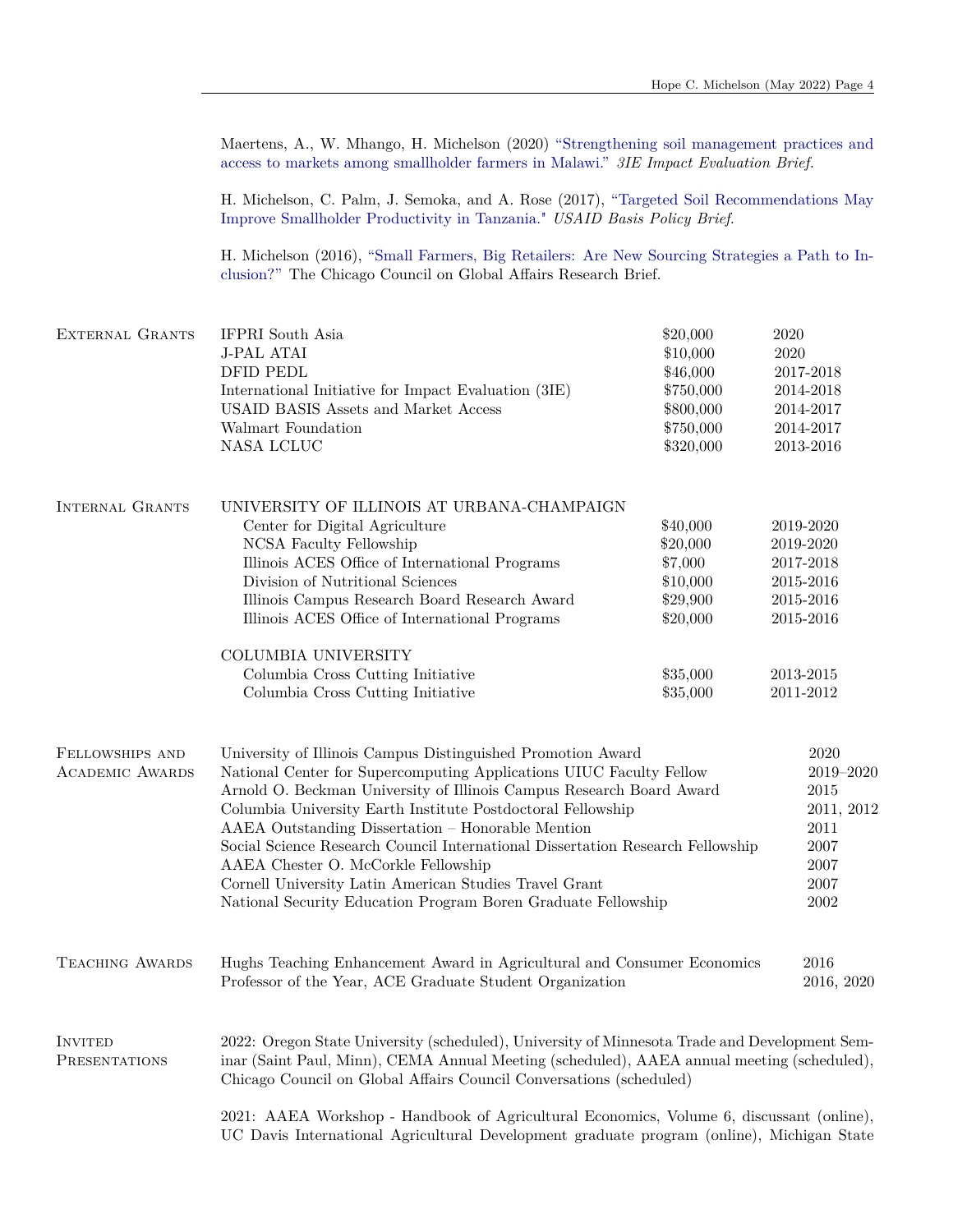University (East Lansing, MI), Invited Discussant, CGIAR Program on Policies, Institutions and Markets (online)

2020: Online Agricultural and Resource Economics Seminar (OARES), Northwestern Institute on Complex Systems (NICO) (online), AAEA<sup>∗</sup> (Kansas City, MO), FAO<sup>∗</sup> (Rome), IFAD<sup>∗</sup> (Rome), Northwestern IPA Measurement Meeting<sup>∗</sup> (Evanston, IL; panel participant) <sup>∗</sup> *COVID-19 cancellations*

2019: World Bank DIME (Washington, DC), Northwestern IPA Measurement Meeting (Evanston, IL; panel participant), IITA (Dar es Salaam, TZ), IFPRI AMD (Washington, DC)

2018: AAEA (Washington, DC), NEUDC (Ithaca, New York)

2017: CSAE (Oxford, England), International Food Security at Illinois Symposium (Urbana, IL), AAEA (Chicago, IL), World Bank ABCA Conference (Berkeley, CA), USAID Agrilinks Webinar, Purdue University (West Lafayette, IN)

2016: Chicago Council on Global Affairs (Chicago, IL), UIUC REAL seminar (Urbana, IL), Agricultural and Applied Economics Association (Boston, MA), University of Wisconsin-Madison

2015: International Food Security at Illinois Symposium (Urbana, IL), Midwest International Economic Development Conference (Madison, WI), University of San Luis Potosi (San Luis Potosi, Mexico), Conference on Nutrition, Health and Gender in Sub-Saharan Africa (Urbana, IL)

2013: Department of Agricultural and Consumer Economics, University of Illinois; School of Foreign Service, Georgetown University; Department of Applied Economics, University of Minnesota, Agricultural and Applied Economics Association, Columbia University Seminars

2012: Columbia University Sustainable Development Seminar Series

2010: Catholic Relief Services, Nairobi Kenya; Midwest International Economic Development Consortium; Economics and Management of Risk in Agriculture and Natural Resources Conference, USAID BASIS Technical Committee Meeting

2007: American Economic Association Annual Meeting

PROFESSIONAL **SERVICE** 

Invited advisory positions Invited co-editor, VoxDev Lit on Technology Adoption in African Agriculture, 2022-2023 IFPRI Advisory Committee for Agricultural Midstream Study, 2022-2023 CIMMYT Seed Systems Study Technical Advisor, 2022-2023 Substantive Expert, 3IE Review of Agricultural Output Market Deepening Advisory Group, 2022 Technical Advisory Group, World Bank 50x2030 Soil Sessions, 2021

Research Advisory Group, Commercial Agriculture for Smallholders and Agribusiness, 2020

Referee for *Agribusiness: an International Journal*, *Agricultural Economics*, *Agricultural Finance Review*, *Agriculture and Human Values*, *American Economic Journal: Applied Economics*, *American Journal of Agricultural Economics*, *Applied Economic Perspectives and Policy*, *Canadian Journal of Agricultural Economics*, *Cities*, *Economics Bulletin*, *European Review of Agricultural Economics*, *Food Policy*, *Global Environmental Change*, *Food Security*, *Global Food Security*, *Journal of Agricultural and Applied Economics*, *Journal of Agricultural and Resource Economics*, *Journal of Development Economics*, *Journal of Development Studies*, *Journal of International Development*, *Journal of Population Ageing*, *Journal of Rural and Community Development*, *Nature Communications*, *Nature Human Behavior*, *Nature Food*, *Oxford Development Studies*, *PLOS ONE*, *Rapid Reviews: COVID-19 (RR:C19)*, *World Development*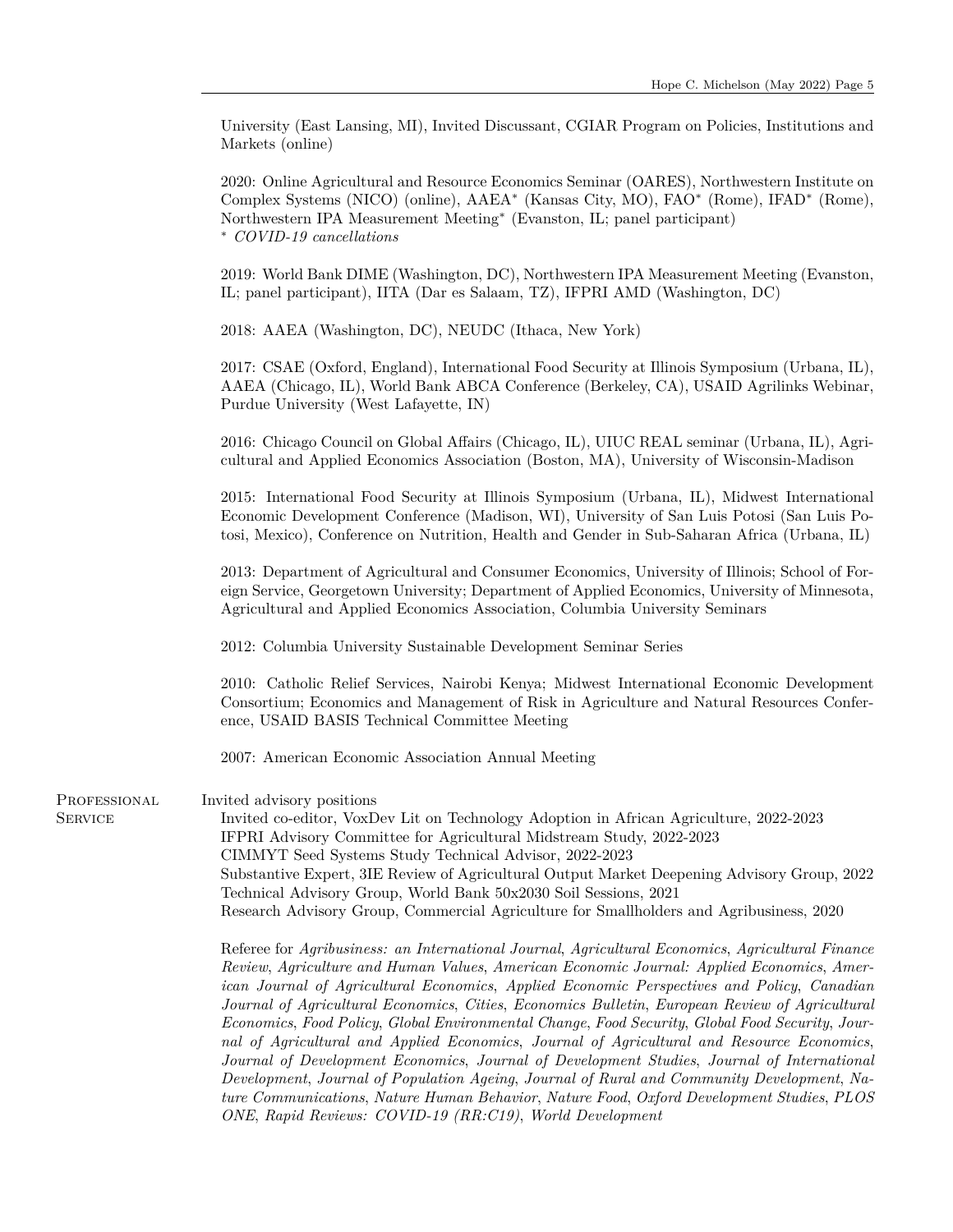| Reviewer for Palgrave Macmillan, The National Science Foundation Methodology, Measurement,<br>and Statistics Program, National Science Foundation Trans-Atlantic Platform Recovery, Renewal,<br>and Resilience in a Post-Pandemic World (T-AP RRR), MRR Innovation Lab and ICED ALL-IN<br>Initiative, LSIL Phase II Technical Evaluation Panel (TEP), NIFA NNF program, The Swiss Na-<br>tional Science Foundation, USAID FEWS NET Technical Support Contract Resilience Project,<br>The Netherlands Organization for Scientific Research (NWO) and the Dutch Ministry of Foreign<br>Affairs, BSF (United States-Israel Binational Science Foundation), Danish Ministry of Foreign<br>Affairs, Global Center for Food Systems Innovation Grants, IFPRI/USAID Pakistan Strategy<br>Support Program, IFPRI Publications Review, International Programs in Agriculture (IPIA),<br>Committee, MWIEDC Conference Submissions (2020, 2021, 2022), Case Studies in Food Policy<br>for Developing Countries Volume I (Cornell University Press, 2009)                                                                                  |
|--------------------------------------------------------------------------------------------------------------------------------------------------------------------------------------------------------------------------------------------------------------------------------------------------------------------------------------------------------------------------------------------------------------------------------------------------------------------------------------------------------------------------------------------------------------------------------------------------------------------------------------------------------------------------------------------------------------------------------------------------------------------------------------------------------------------------------------------------------------------------------------------------------------------------------------------------------------------------------------------------------------------------------------------------------------------------------------------------------------------------------|
| AAEA service<br>International Section Best Paper Awards Committee, 2022<br>AAEA Quality of Research Award Committee, 2022<br>Topic Leader, AAEA Annual Conference, International Development Sessions 2014, 2019-2020<br>Reviewer, AAEA Annual Meetings, 2011, 2012, 2014, 2018, 2019 (International and I/O and<br>Supply chains)<br>Mentor, AAEA Mentorship Africa Section Program, 2019                                                                                                                                                                                                                                                                                                                                                                                                                                                                                                                                                                                                                                                                                                                                     |
| University of Illinois<br>Center for African Studies Library Committee, 2020-2021<br>Campus Research Board, peer reviewer, 2017<br>College Service<br>Member, Hiring committee for ACE department head, 2022<br>Member, International Programs Policy and Advisory Committee, 2019-2020<br>Division of Nutritional Sciences Awards Committee, 2019<br>Reviewer for Division of Nutritional Sciences Vision 20/20 grants, 2017<br>Department Service<br>Chair, DFAC, 2021-<br>Member, ACE Promotions and Tenure committee, 2022–<br>Member, Graduate Admissions Committee, 2020-2021, 2021-2022<br>Member, Hiring committee for sustainable agriculture tenure track search, 2022<br>Member, DFAC, 2017-2019<br>Member, Grievance Committee, ACE Department, 2015-2016<br>Member, Second-year PhD paper review committee, 2016, 2017, 2018, 2019, 2020<br>Member, Hiring committee for ACE Academic Counselor position, 2016<br>Member, Graduate Programs Committee (GPC), ACE Department, 2016-2018<br>Co-Chair, ACE Departmental Seminar Committee, 2015-2017<br>Co-organizer, IFSI Big Data and Food Security Workshop, 2016 |
| World Bank Development Impact Blog<br>Devil in the details: measuring agricultural input quality Part 1 (2021)<br>Devil in the details: measuring agricultural input quality Part 2 (2021)<br>Global Development Blog<br>Land markets, social norms, and prospects for agricultural development (2021)<br><b>BBC</b> World Service<br>Newsday(starts at $44:15)$ (2020)<br>Agri-pulse Chicago Council on Global Affairs monthly column<br>"Resilient" food system built on systemic vulnerabilities (2020)                                                                                                                                                                                                                                                                                                                                                                                                                                                                                                                                                                                                                     |
|                                                                                                                                                                                                                                                                                                                                                                                                                                                                                                                                                                                                                                                                                                                                                                                                                                                                                                                                                                                                                                                                                                                                |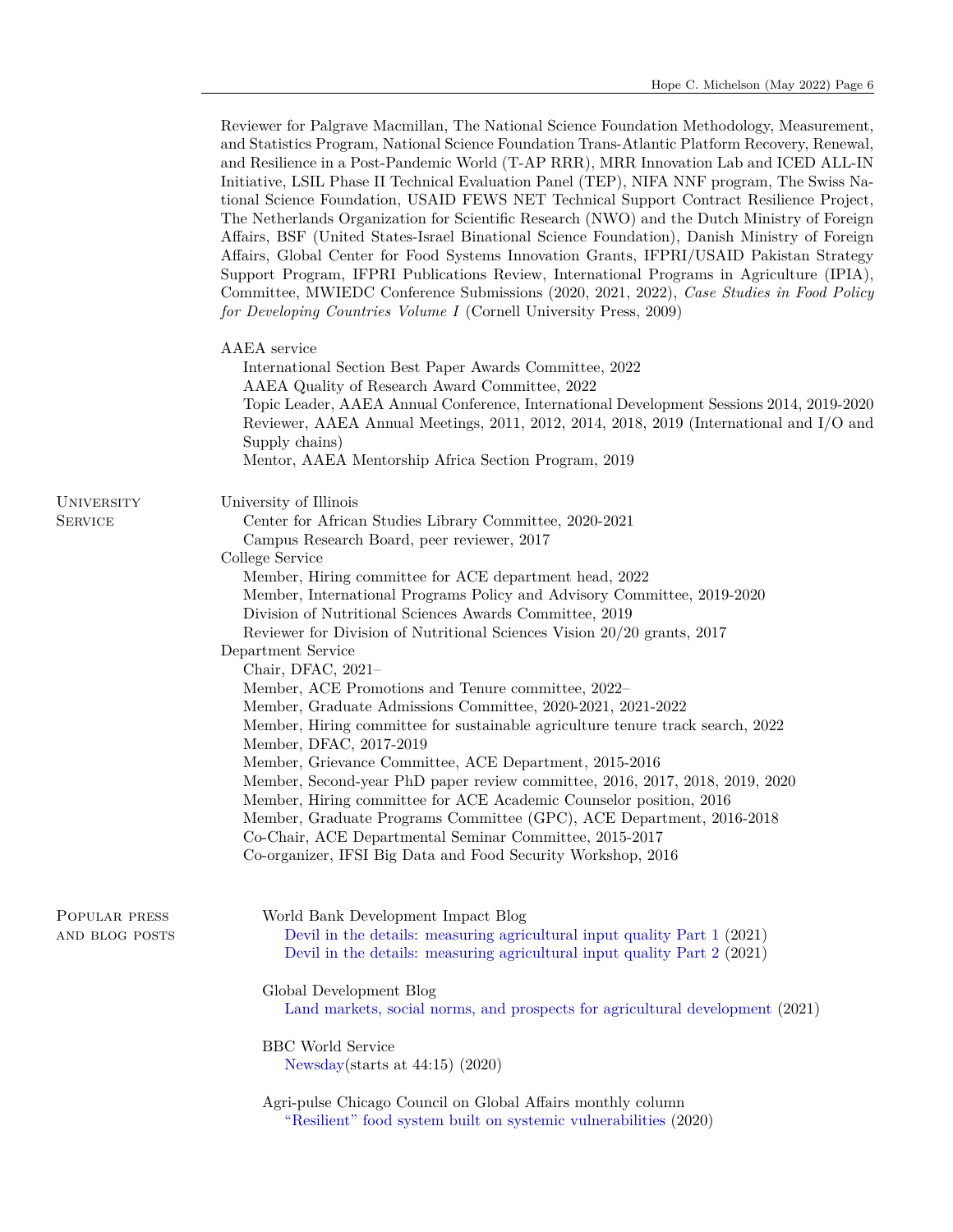|                                                                                | VoxDev<br>Misperceived quality: Fertiliser in Tanzania (2018)                                                                                                                                                                                                                                                                                                           |
|--------------------------------------------------------------------------------|-------------------------------------------------------------------------------------------------------------------------------------------------------------------------------------------------------------------------------------------------------------------------------------------------------------------------------------------------------------------------|
|                                                                                | International Initiative for Impact Evaluation (3IE) Evidence Matters Blog<br>Bringing research down to earth. (2018)                                                                                                                                                                                                                                                   |
|                                                                                | Borgen Magazine<br>A Promising New Study for the Fertilizer Industry in Tanzania. (2018)                                                                                                                                                                                                                                                                                |
|                                                                                | The Chicago Council on Global Affairs Global Food For Thought Blog<br>New Council Report Exploring Retail-led Transformations of Agricultural Markets.<br>(2016)                                                                                                                                                                                                        |
|                                                                                | University of Illinois Policy Matters Blog<br>Small Farm Input Subsidies and Child Health - Evidence from Malawi. (2015)<br>Can peers help improve crop revenues in villages in India? (2015)<br>"You Quit?" - Small Farmer Contracting and the Importance of Dropout. (2015)<br>Crushing on Cash. (2014)<br>Policy brief – food aid and small farmer subsidies. (2014) |
|                                                                                | Oxford University Press Blog<br>What happens when Walmart comes to Nicaragua? (2013)                                                                                                                                                                                                                                                                                    |
|                                                                                | Columbia Earth Institute Blog<br>Postdoc Crosses Disciplines to Put Theory to Practice. (2013)                                                                                                                                                                                                                                                                          |
| <b>COURSES TAUGHT</b>                                                          | ACE 251: The World Food Economy<br>ACE 435: International Agribusiness Management<br>ACE 557 $&$ 559: Food, Poverty and Development<br>ACE 592: Sustainable Supply Chain Management in Agri-Food Systems                                                                                                                                                                |
| <b>AFFILIATIONS</b>                                                            | J-PAL ATAI, 2020-<br>Women and Gender in Global Perspectives, University of Illinois, 2014–<br>International Food Security at Illinois, University of Illinois, 2014–                                                                                                                                                                                                   |
| <b>STUDENT</b><br><b>COMMITTEES</b><br>(DEGREE YEAR;<br>POST-UIUC<br>POSITION) | Current Students, UIUC ACE<br>Inder Majumdar <sup>*</sup> (MS)<br>Alix Naugler* (MS)<br>Mrignyani Sehgal* (PhD)<br>Gowthami Venkateswaran* (MS/PhD)<br>Hanna Willwerth* $(MS)$<br>Hyeran Chung (PhD)<br>Aolin Gong (PhD)                                                                                                                                                |
|                                                                                | Protensia Hadunka (MS/PhD)                                                                                                                                                                                                                                                                                                                                              |
|                                                                                | Current Students, UIUC Non-ACE<br>Nicole Lee (PhD Crop Sciences)                                                                                                                                                                                                                                                                                                        |
|                                                                                | Graduated Students, UIUC ACE                                                                                                                                                                                                                                                                                                                                            |